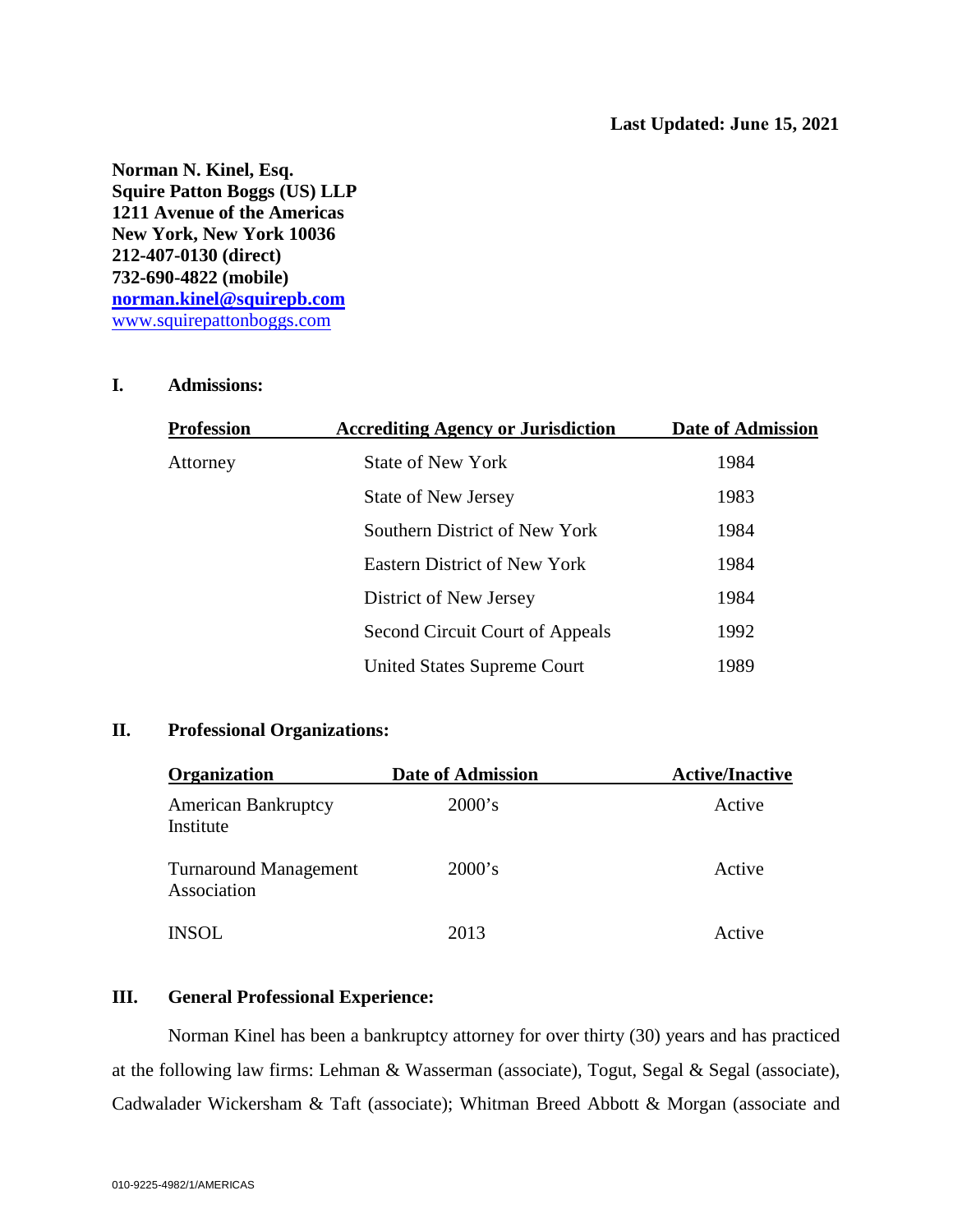then partner), Brown & Wood (partner), Sidley Austin (partner), Dreier LLP (partner), Duval & Stachenfeld (partner), Lowenstein Sandler LLP (partner) and Squire Patton Boggs (US) LLP (partner).

#### **IV. General Pertinent Experience:**

Mr. Kinel recently successfully mediated a sophisticated CMBS litigation in the Lehman Bros. cases. Mr. Kinel has been involved in numerous mediations as a practitioner, including the highly successful mediation of a \$102 million lawsuit where he represented the plaintiff and the matter was settled for \$45 million.

#### **V. Mediation Training:**

Mr. Kinel successfully completed the American Bankruptcy Institute/St. John's School of Law Bankruptcy Mediation Program, December 8-12, 2013 (40 hours) (Elayne Greenberg).

#### **VI. Pertinent Bankruptcy Training:**

Mr. Kinel is currently a Partner in the Restructuring and Insolvency Practice Group at Squire Patton Boggs (US) LLP and is National Chair of the firm's Creditors' Committee Practice. He has been involved in some of the largest and most complex bankruptcy cases in the country and has a broad range of experience in bankruptcy law, representing debtors, creditors, lenders, bondholders, trustees and committees of creditors, equity holders and retirees.

Mr. Kinel's experience includes all aspects of complex bankruptcy litigation and bankruptcy appeals, including contested confirmations of plans, relief from the automatic stay, DIP financing, cash collateral and adequate protection issues, assumption and rejection of executory contracts and unexpired leases, exclusivity, substantive consolidation, prosecution and defense of officer and director liability and breach of fiduciary duty actions, and actions to recover fraudulent conveyances and preferential transfers. He also has extensive experience in